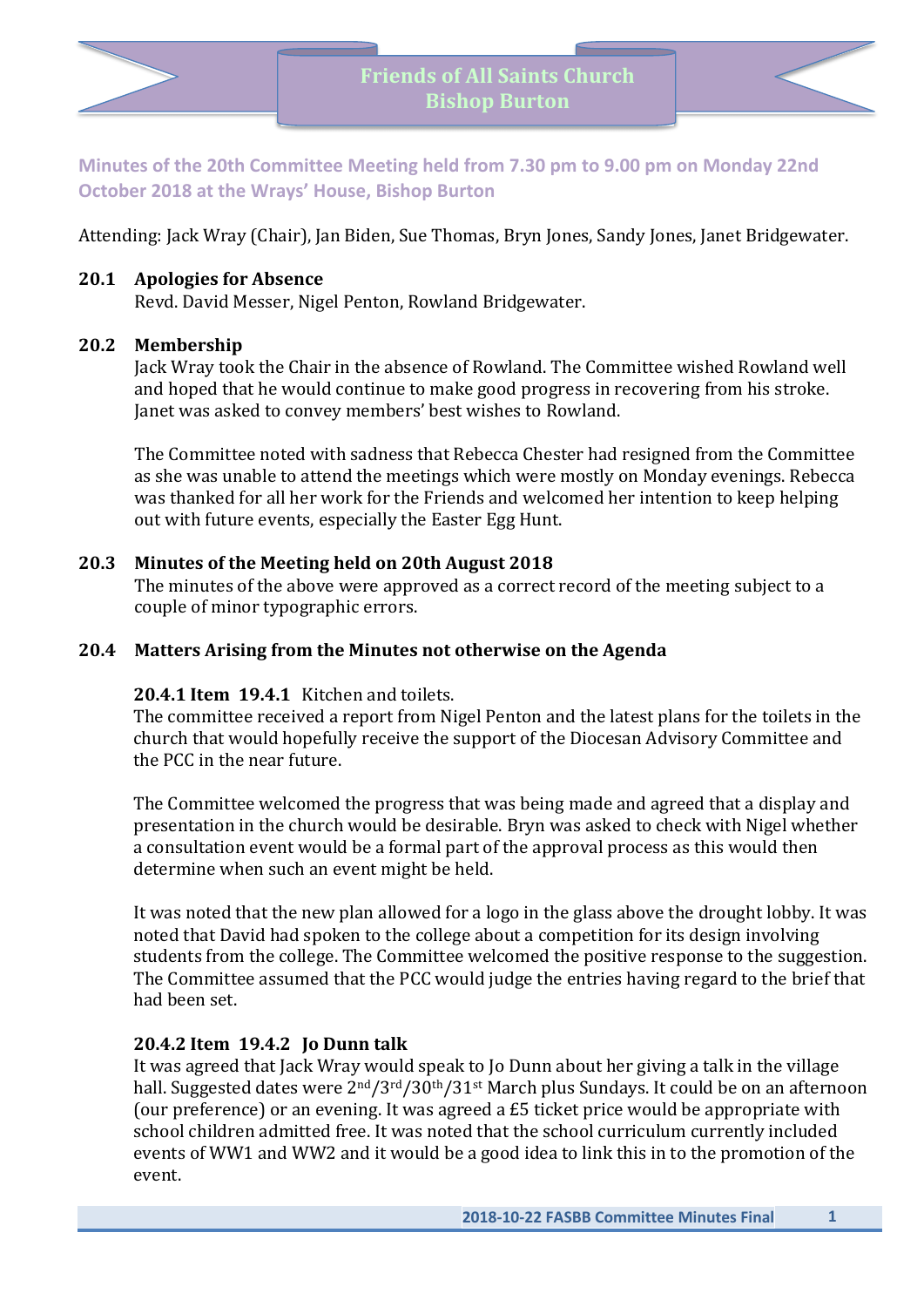# **20.4.3 Item 19.5.1 Raffles**

Bryn reported that the new Rector would be happy for raffles to take place in the church as part of Friends' events.

# **20.4.4 Item 19.5.2 October event - 13th October 2018**

It was noted that the event in October had broken even and there were no "profits" to be passed to the Friends.

# **20.4.5 Item 19.5.3 Open Gardens 2019**

It was noted an item had been entered in the BB News to see if people would be interested in taking part in an Open Gardens event in 2019. Despite the limited response it was agreed to set the date for Sunday  $18<sup>th</sup>$  August and to publicise this soon.

# **20.5 PCC Statement of Need**

The Committee received and gave their support to the recently published Statement of Need for All Saints' Church produced by the Parochial Church Council.

# **20.6 Other Matters**

# **20.6.1 Events**

The Committee considered possible events for next year in addition to the Open Gardens and Jo Dunn talk. It was noted that the church would need to raise funds for improvements to heating and lighting, for more cushions and possible repair of a leaking roof.

# **20.6.1.1 Longcroft Choir**

Bryn was asked to contact Jonathan Chapman regarding a possible event in mid-July 2019.

# **20.6.1.2 Easter Egg Hunt**

Jack was asked to contact Rebecca Chester regarding an event in 2019.

# **20.6.2 Report from Nigel Penton (Finance)**

Nigel presented a financial summary for the PCC and the Friends' account for the year to October 2018.

| f                                           | f        |
|---------------------------------------------|----------|
| Brought forward: per year end accounts 2017 | 9,380.87 |
| 10.00<br>245.00                             | 255.00   |
| 14.00<br>50.00                              |          |
|                                             |          |